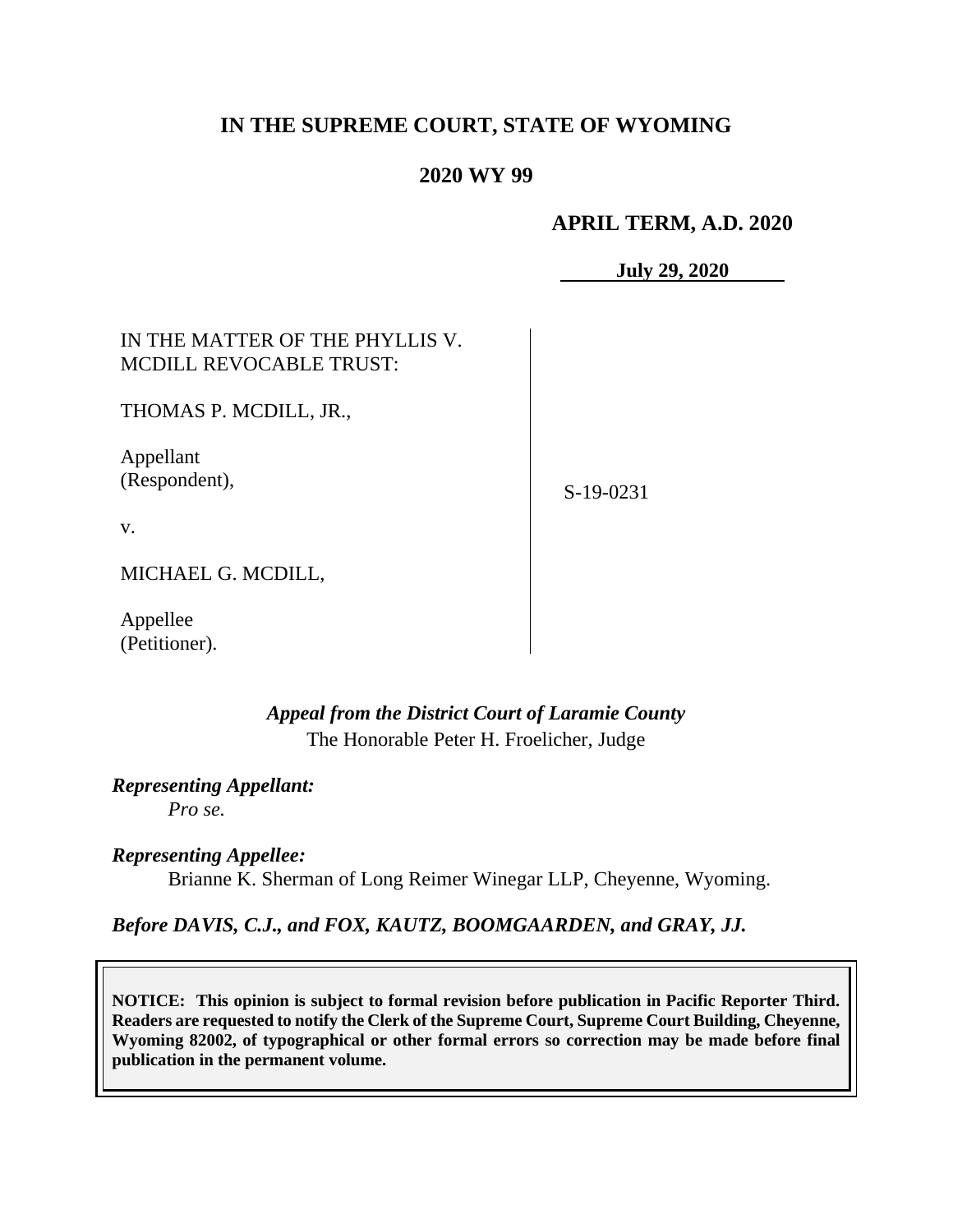## **KAUTZ, Justice.**

[¶1] Michael G. McDill, as Trustee of the Fourth Amendment to and Restatement of the Phyllis V. McDill Revocable Trust, filed a Petition for Instructions with the district court seeking confirmation that the Trust's no contest clause prohibited Thomas P. McDill, Jr., from taking under the Trust.<sup>1</sup> Michael eventually filed a motion for summary judgment, which the district court granted. Thomas appealed. The district court's order granting Michael's summary judgment motion did not resolve all outstanding issues before it. As a result, it is not an appealable order under Rule 1.05 of the Wyoming Rules of Appellate Procedure (W.R.A.P.) and we dismiss this appeal for want of jurisdiction. However, we grant Michael's request for his attorney fees and costs under W.R.A.P. 1.03 and 10.05.

### **ISSUES**

[¶2] The dispositive issues are:

- 1. Is the district court's order granting Michael's motion for summary judgment an appealable order under W.R.A.P. 1.05?
- 2. Is Michael entitled to his attorney fees and costs under W.R.A.P. 1.03 and 10.05?

## **FACTS**

[¶3] In 2009, Phyllis created the Phyllis V. McDill Revocable Trust. She named herself as Trustee and her son, Michael, and her daughter, Teresa, as successor trustees. Article 5 of the Trust directed that unless Phyllis designates otherwise, "the Trustee may sell any of [Phyllis]'s tangible personal property that the Trustee may determine [she] would not wish to have preserved for [her] descendants and shall add the proceeds of any such sale to the Trust Fund. [Phyllis] gives the balance of such property to [her] descendants who survive [her], per stirpes." Article 6 gave each of Phyllis's children, Michael, Teresa, and Thomas, \$100,000 upon her death if they are living and, if not, to their surviving descendants. The remaining trust property was to be divided equally among her surviving grandchildren.

[¶4] Phyllis amended the Trust four times between May 2014 and December 2016. The First Amendment appointed Phyllis and Michael as co-trustees. The Second Amendment appointed Phyllis, Michael, and Thomas as co-trustees and allowed any two of them to act together, without the consent of the third. It required that an accounting and statement of trust assets be provided to Phyllis annually or as requested, but not more than twice a year, "in order to provide adequate checks and balances." It also provided for Thomas to inherit Phyllis's house and property on Moreland Avenue in Cheyenne. The Third Amendment

<sup>&</sup>lt;sup>1</sup> Because the parties share the same surname, we refer to them by their first names.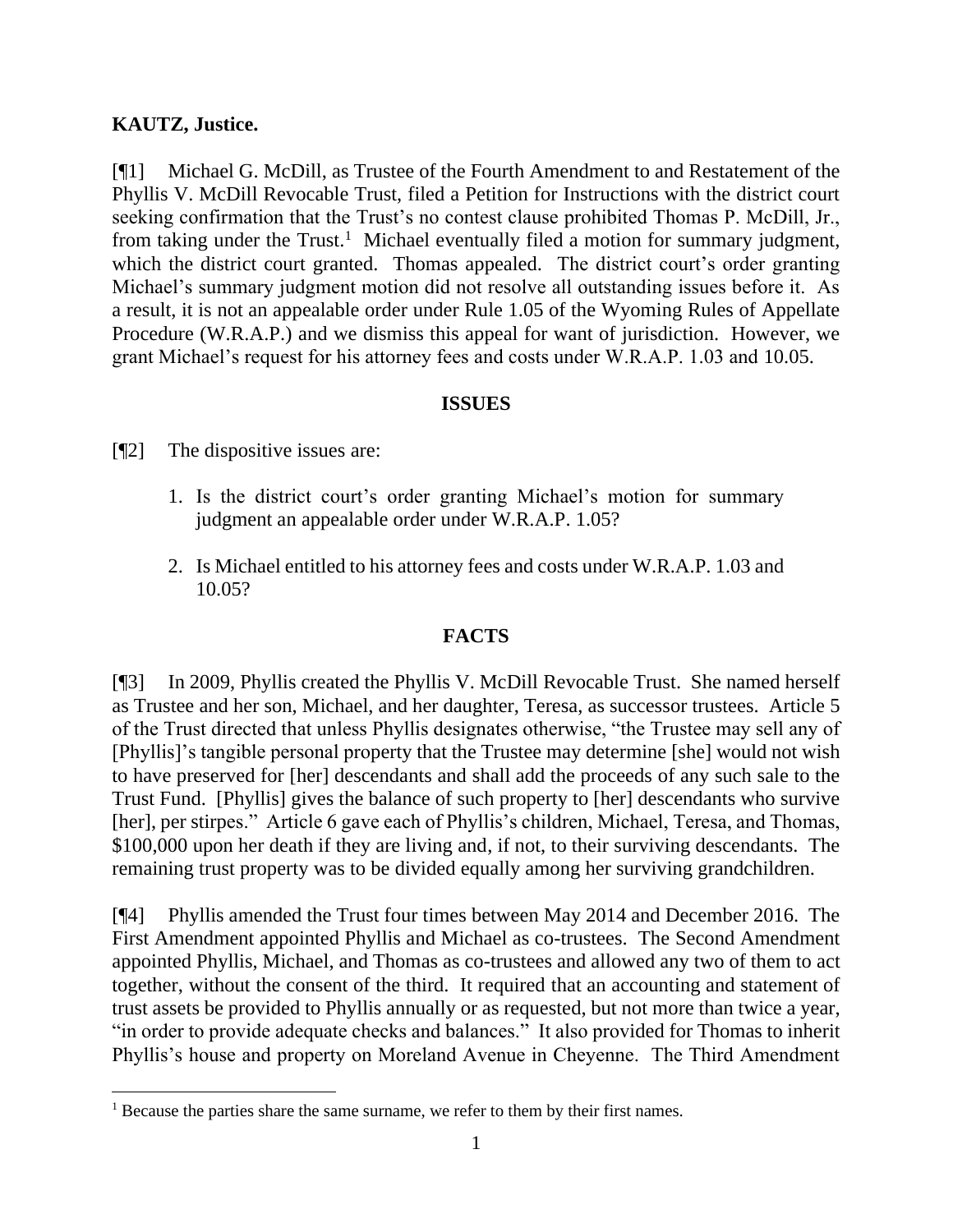revoked the Second Amendment and adopted, ratified, and confirmed the original Trust and First Amendment thereto. The Fourth Amendment essentially reinstated the original Trust and First Amendment of the Trust, but also added a no contest clause in Article 18. Section 18.1 states:

> 18.1. **Effect of Attempted Contest.** In the event that any person (1) directly or indirectly contests or attacks this Agreement or any trust or beneficial interest created hereunder or under the Settlor's Will, or (2) conspires with or voluntarily assists anyone associated with any such contest or attack, singly or in conjunction with any other person(s), then the Settlor specifically disinherits such person and such person's descendants; all interests and properties given to or created for the benefit of such person and such person's descendants, directly or in trust, under this Agreement, shall be forfeited, and such property shall be disposed [of] as if such person and their descendants had predeceased the Settlor.

[¶5] Section 18.2 describes the acts constituting a "contest" for purposes of Article 18. Among other things, it includes a person who "unsuccessfully contests or, in any manner, attacks or seeks to impair or invalidate any provision of [the Trust] . . . on any grounds whatsoever." Section 18.5 requires the Trustee to provide notice of his intent to enforce the no-contest clause and gives the person an opportunity to dismiss or withdraw the contest. It provides:

> 18.5. **Withdrawal of Contest.** Notwithstanding the foregoing, the provisions of this Article shall not apply unless and until the Trustee has given written notice of such fiduciary's intent to enforce the foregoing provisions against a particular person to such person or such person's authorized representative, and give[] such person the opportunity to voluntarily dismiss or withdraw any petition or action that such fiduciary deems to constitute a contest or to otherwise cooperate in defending or terminating a contest. If such person dismisses or withdraws such petition, contest or other claim or takes other actions requested by such fiduciary within thirty (30) business days after receipt of such notice, then this Article shall not apply with respect to such petition or contest or other claim; provided that such fiduciary shall have the broadest permissible discretion in terms of insisting on a particular form or scope of dismissal or withdrawal in order to ensure that the petition, contest or other claim will not reoccur.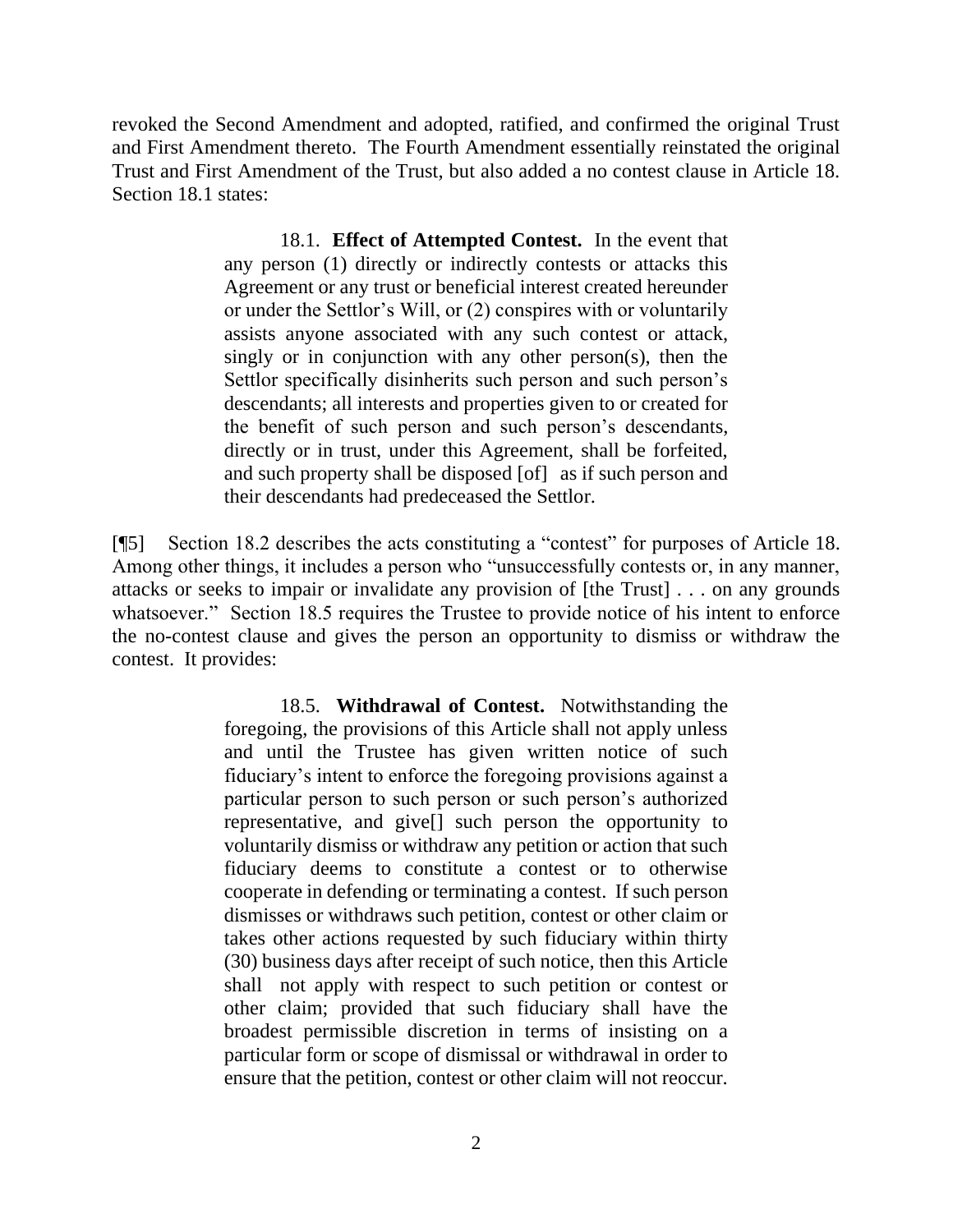[¶6] In December 2017, Phyllis died, making the Trust irrevocable. On January 26, 2018, Michael, acting as Trustee, sent a "Statutory Notice to Qualified Beneficiaries" pursuant to Wyo. Stat. Ann. § 4-10-813(b) (LexisNexis 2019). The notice informed the beneficiaries they had 120 days from receipt of the notice in which to "commence a judicial proceeding to contest the validity of the Trust." *See* Wyo. Stat. Ann. § 4-10-604(a) (LexisNexis 2019). The notice was delivered to Thomas on February 2, 2018, giving him until June 4, 2018, to contest the Trust's validity.

[¶7] On May 15, 2018, Thomas filed an "Original Petition and Action for Equitable Relief" in his home state of Texas (Texas Lawsuit) against Michael and various attorneys and law firms claiming the Third and Fourth Amendments to the Trust should be set aside due to duress and undue influence. He sought (1) enforcement of the original Trust and the First and Second Amendments; (2) quiet title to him in the Moreland Avenue property; and (3) an order requiring Michael to make a full accounting of Trust assets.

[¶8] Approximately two months later, in July 2018, Michael sent Thomas a "Notice of Intent to Enforce No Contest Clause." The letter stated the Texas Lawsuit constituted a contest under Article 18 of the Trust and gave Thomas thirty business days to, *inter alia*, voluntarily dismiss or withdraw the Texas Lawsuit with prejudice to avoid the effects of Article 18. Thomas did not dismiss or withdraw the petition. Instead, on February 15, 2019, the Texas trial court dismissed the petition. Thomas appealed from that dismissal and, as of August 23, 2019, the appeal was still pending.

[¶9] In the meantime, Michael, as Trustee, filed a Petition for Instructions with the district court in Wyoming. He sought confirmation that Thomas's filing of the Texas Lawsuit triggered the Trust's no contest clause and because Thomas had failed to dismiss or otherwise withdraw the lawsuit as demanded, he was thereby prohibited from taking under the Trust. Michael also sought confirmation of his proposed distribution of Trust assets, which divided Thomas's \$100,000 inheritance between Michael and Teresa. Thomas and his daughter, Shelly Springer, each filed a response to the Petition for Instructions.<sup>2</sup> In his *pro se* response, Thomas asserted Michael had violated his fiduciary responsibilities as Trustee; the First, Third, and Fourth Amendments to the Trust were the product of undue influence;<sup>3</sup> and the application of the no contest clause was contingent on the outcome of the Texas Lawsuit. He later filed an Amended Response, also *pro se*, asking that Michael be removed as Trustee for (1) failing to provide an accounting under § 4-10- 813; (2) thwarting Thomas's efforts to obtain such an accounting under Wyo. Stat. Ann. § 4-10-1001(v-viii) (LexisNexis 2019); (3) providing false financial statements from a registered stockbroker; (4) deleting the accounting requirements established in the Second

<sup>&</sup>lt;sup>2</sup> Other than filing a response to the Petition for Instructions, it does not appear that Ms. Springer participated in the proceedings below.

 $3$  Thomas's allegation in this case that the First Amendment to the Trust is invalid is inconsistent with his Texas Lawsuit in which he sought enforcement of the original Trust and the First and Second Amendments. Our dismissal of this appeal for lack of jurisdiction renders it unnecessary to resolve the discrepancy.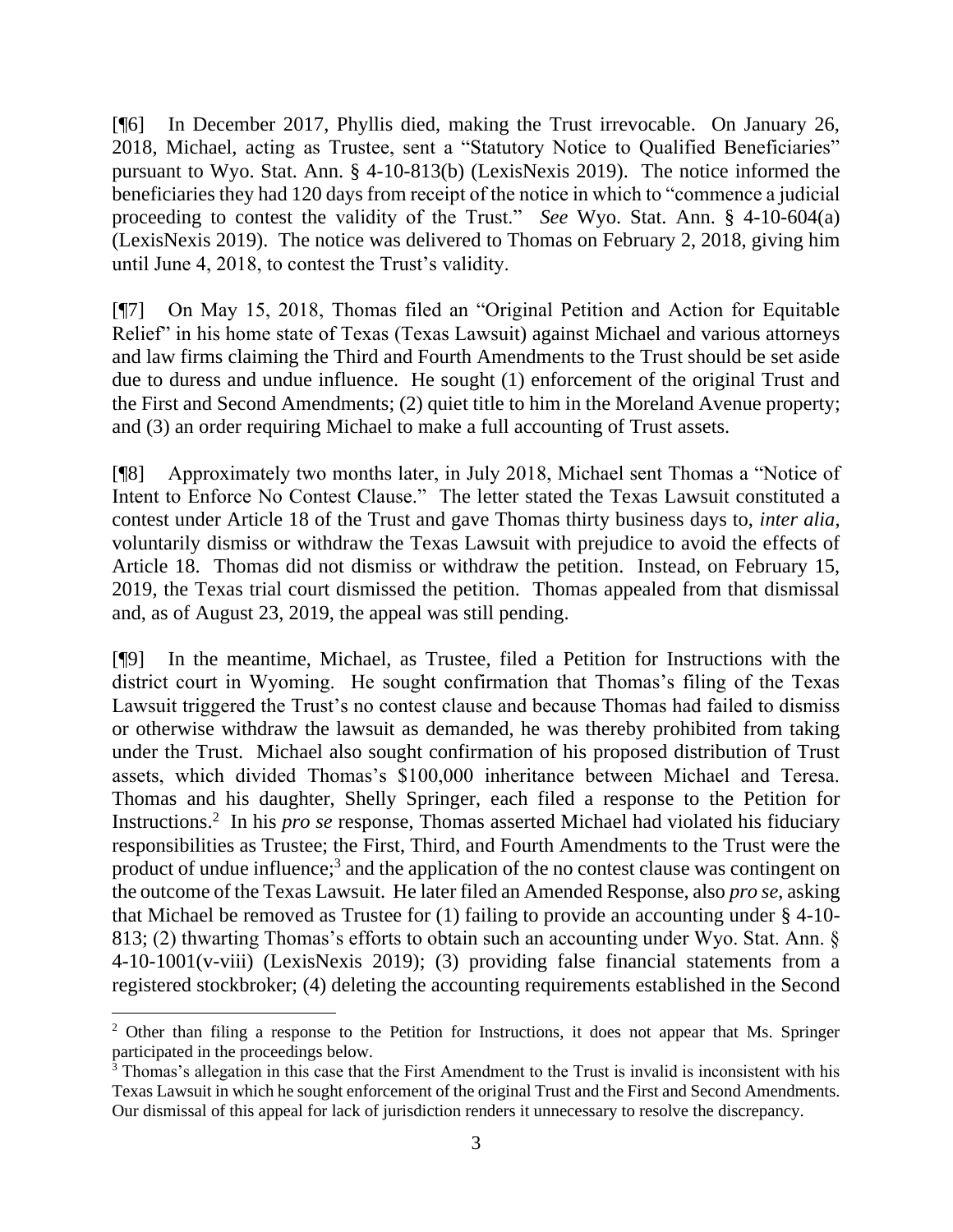Amendment to the Trust; (5) committing fraud by writing a check on the Trust's checking account to pay for Phyllis's legal representation while she was living and then cancelling the check a few days later; (6) violating the duty of loyalty by adding language in the Fourth Amendment to the Trust attempting to disinherit Thomas and adding \$50,000 in inheritance benefits for himself; and (7) failing to provide the Trust documents to Phyllis's and the beneficiaries' attorney as required by § 4-10-813(b)(i).

[¶10] Michael responded to Thomas's Amended Response, denying all allegations and seeking its dismissal with prejudice. He also asserted several affirmative defenses, including that Thomas had failed to state a claim upon which relief may be granted and his claims were barred by the doctrine of unclean hands. Michael also filed a motion for summary judgment. Thomas moved for an extension of time to submit his response to Michael's summary judgment motion. The district court granted Thomas until July 22, 2019, in which to file his response. Three days before the deadline, Thomas requested another extension of time in which to file his response. The district court denied that request on August 2, 2019. Nevertheless, on August 9, 2019, Thomas filed a response to the summary judgment motion.

[¶11] Three days later, the district court granted Michael's Motion for Summary Judgment and his Petition for Instructions. It concluded:

> In filing the Texas Lawsuit, and then failing to withdraw or dismiss it, [Thomas] violated the plain and ordinary meaning of the unambiguous terms of Article 18 of the Trust. Pursuant to his violation of these unambiguous terms, the Court must give effect [to] the Settlor's intent, which is evidenced by the plain language of the Trust. The court concludes [Thomas] is, therefore, disinherited from the Trust, and his descendants are disinherited from the Trust but only with respect to the bequests made to [him] under Article 5 and Article 6 of the Trust.

The district court denied Thomas's subsequent motion to reconsider. This appeal followed.

## **DISCUSSION**

*1. Is the district court's order granting Michael's motion for summary judgment an appealable order under W.R.A.P. 1.05?*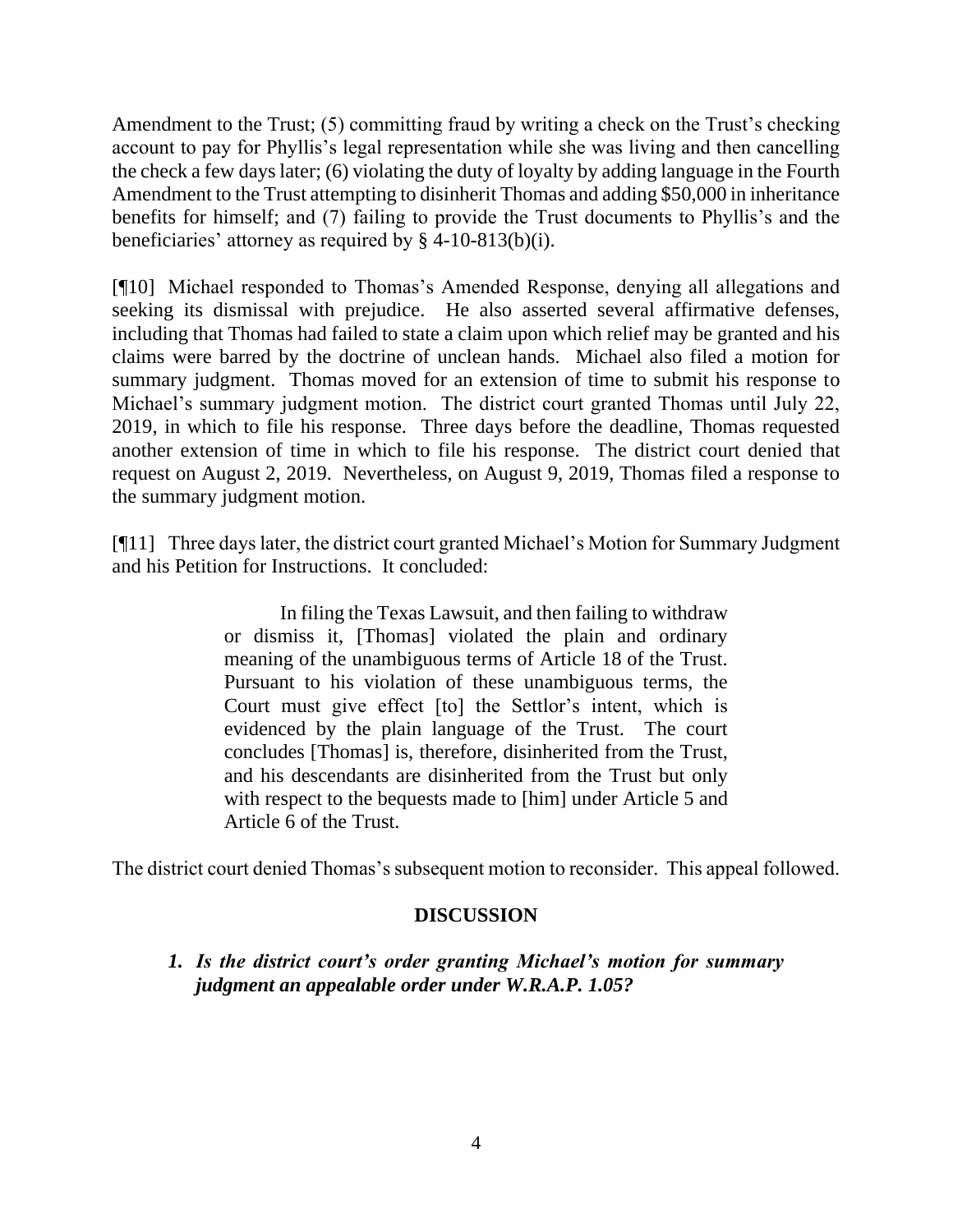[¶12] Thomas challenges the district court's order granting Michael's motion for summary judgment.<sup>4</sup> However, he failed to designate the summary judgment motion as part of the record on appeal. Under W.R.A.P. 3.05(b), an appellant is required to "file with the clerk of the trial court and serve on all parties and the appellate court clerk a designation for transmission of all parts of the record, without unnecessary duplication, to which appellant intends to direct the appellate court in its brief." This includes all portions of the record necessary for us to make a decision. *Orcutt v. Shober Inv., Inc.,* 2003 WY 60, ¶ 9, 69 P.3d 386, 389 (Wyo. 2003) (citing *Parsons v. Parsons,* 2001 WY 62, ¶ 11, 27 P.3d 270, 272-73 (Wyo. 2001), and *G.C.I., Inc. v. Haught,* 7 P.3d 906, 911 (Wyo. 2000)). A "failure to designate the record on appeal constitutes a clear failure to comply with the Wyoming Rules of Appellate Procedure which is a separate ground for 'such action as the appellate court deems appropriate, including but not limited to: refusal to consider the offending party's contentions; assessment of costs; [monetary sanctions; award of attorney fees;] dismissal; and affirmance.'" *Orcutt*, ¶ 11, 69 P.3d at 390 (quoting W.R.A.P. 1.03) (other quotations omitted). As explained below, we conclude Michael is entitled to his attorney fees and costs due in part to Thomas's failure to designate an appropriate record. We need not decide, however, whether dismissal of this appeal or affirmance is also warranted for such failure because there is a more fundamental problem—our jurisdiction. As Thomas argues (albeit ironically as he is the one who filed the appeal), this appeal is not properly before us because there is no final appealable order.

[¶13] We have jurisdiction over an appeal from "[a] judgment or appealable order entered by a district court." W.R.A.P. 1.04(a). *See also, Matter of Estate of Inman*, 2016 WY 101, ¶ 9, 382 P.3d 67, 69 (Wyo. 2016) ("[Our] jurisdiction is limited to appeals from final appealable orders.") (citing *McLean v. Hyland Enter., Inc.*, 2001 WY 111, ¶¶ 19-20, 34 P.3d 1262, 1268 (Wyo. 2001)). An "appealable order" is "[a]n order affecting a substantial right in an action, when such order, in effect, determines the action and prevents a judgment[.]" W.R.A.P. 1.05(a). "We have held that an appealable order under Rule 1.05(a) has 'three necessary characteristics . . . . It must affect a substantial right, determine the merits of the controversy, *and resolve all outstanding issues.*'" *In re E.R.C.K.*, 2013 WY 160, ¶ 28, 314 P.3d 1170, 1176 (Wyo. 2013) (emphasis added) (quoting *In re KRA*, 2004 WY 18, ¶ 10, 85 P.3d 432, 436 (Wyo. 2004)). *See also, Estate of McLean ex rel. Hall v. Benson*, 2003 WY 78, ¶ 8, 71 P.3d 750, 753 (Wyo. 2003) ("To be final, the order must determine all liabilities of all parties and leave nothing for future consideration.") (quotations omitted). "The purpose of this general rule is to avoid fragmentary appeals and decisions made in a piecemeal fashion." *Id.*

<sup>4</sup> Thomas also challenges the district court's order denying his second motion for extension of time to respond to Michael's summary judgment motion and the court's order denying his motion to reconsider. However, he did not identify the former order in his notice of appeal or designate it as part of the record on appeal. In any event, these orders are not appealable orders under Rule 1.05 because they, like the district court's order granting Michael's summary judgment motion, failed to resolve all outstanding issues.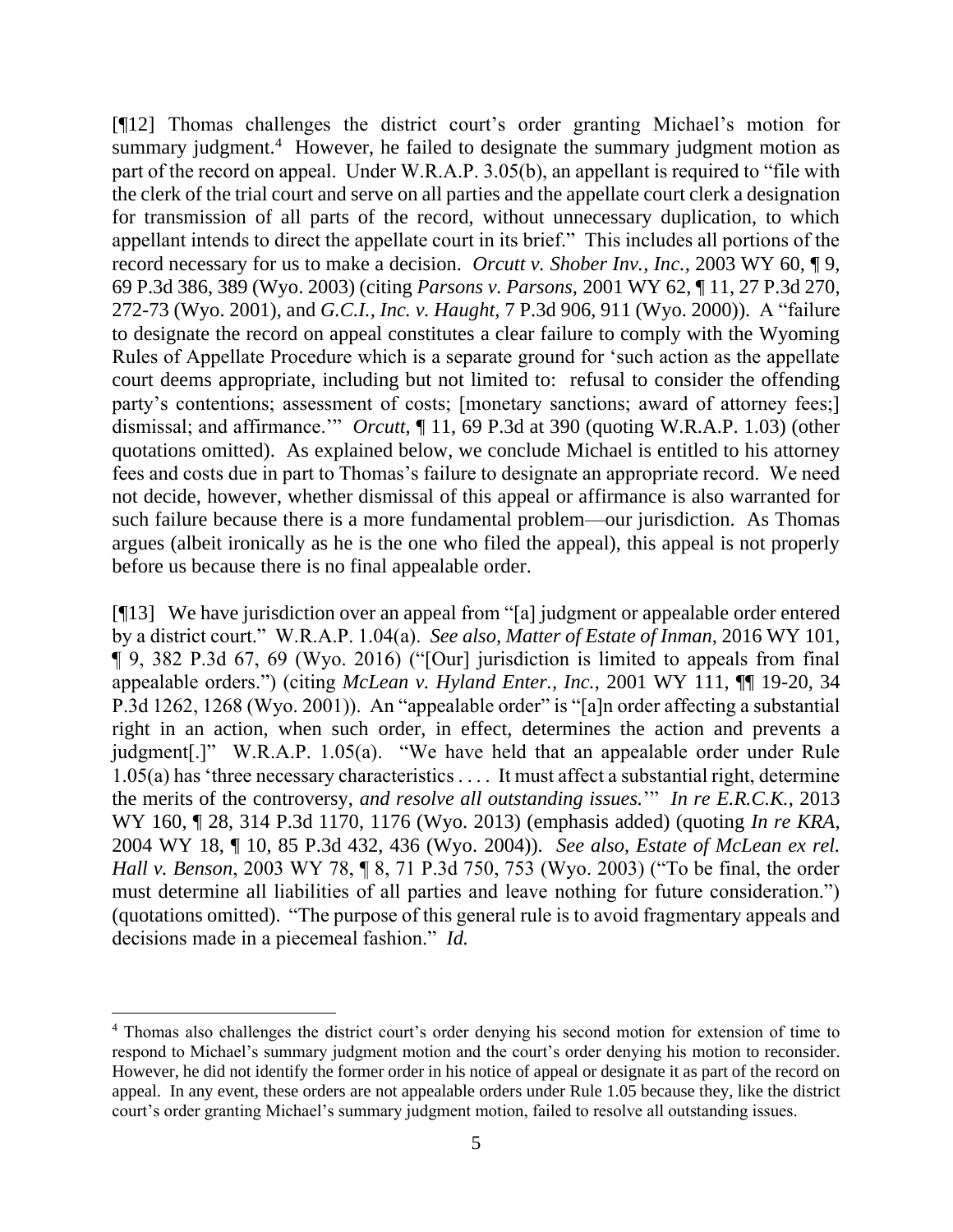[¶14] The district court's order granting Michael's motion for summary judgment did not resolve all outstanding issues as it did not resolve the counterclaims raised in Thomas's Amended Response which alleged various wrongdoings by Michael, as Trustee, and sought his removal as Trustee. While Thomas did not specifically designate these claims as counterclaims, we construe pleadings "so as to do justice." W.R.C.P. 8(e). *See also*, W.R.C.P. 8 (c)(2) ("*Mistaken Designation.* If a party mistakenly designates a defense as a counterclaim, or a counterclaim as a defense, the court must, if justice requires, treat the pleading as though it were correctly designated, and may impose terms for doing so."); *McCarley v. McCarley*, 221 S.E.2d 490, 494 (N.C. 1976) ("[F]ailure to label the affirmative allegations as a counterclaim is, of course, not fatal if they sufficiently support a claim for relief.") (quotations omitted). "Counterclaims differ from affirmative defenses in that counterclaims seek affirmative relief whereas affirmative defenses attempt to defeat the cause of action." *JPMorgan Chase Bank, N.A. v. East-West Logistics, L.L.C.*, 2014 Ill. App. (1st) 121111, ¶ 54, 9 N.E.3d 104, 118-19 (Ill. App. Ct. 2014) (citing *Dudek, Inc. v. Shred Pax Corp.*, 254 Ill. App. 3d 862, 871, 626 N.E.2d 1204, 1211 (Ill. App. Ct. 1993)). Because Thomas's Amended Response sought affirmative relief, as opposed to merely attempting to defeat Michael's cause of action, it raised counterclaims, not affirmative defenses. And because the district court's order granting Michael's motion for summary judgment did not resolve those counterclaims, it is not an appealable order. *See CIBC Nat'l Tr. Co. v. Dominick*, 2020 WY 56, ¶ 8, 462 P.3d 452, 456 (Wyo. 2020) (summary judgment in favor of a plaintiff which does not resolve a defendant's counterclaim does not entirely determine the action and is not a final appealable order).

[¶15] Michael argues the district court's order granting his motion for summary judgment is a final order. According to him, "[t]his case is not about any claims of undue influence, constructive fraud, or any other alleged violation of Wyoming law on the part of the Trustee, as no such claims or action were ever properly brought against the Trustee." Yet Michael acknowledges in his brief that Thomas's Amended Response requested his removal as Trustee and "made false and baseless accusations against [him] for breach of fiduciary duties and other wrongdoing . . . ." Moreover, he answered Thomas's Amended Response as if it were stating counterclaims, including raising affirmative defenses to them. While he did so "in an abundance of caution," he nevertheless apparently recognized the Amended Response could be read to state affirmative claims for relief. He was right.

[¶16] The district court's order granting Michael's summary judgment motion is not an appealable order under W.R.A.P. 1.05. We dismiss this appeal for lack of jurisdiction.

# *2. Is Michael entitled to his attorney fees and costs under W.R.A.P. 1.03 and 10.05?*

[¶17] Michael claims Thomas's appeal lacks cogent legal argument and his brief fails to adhere to our rules. As a result, he requests his attorney fees and costs as sanctions under W.R.A.P. 1.03 and 10.05.